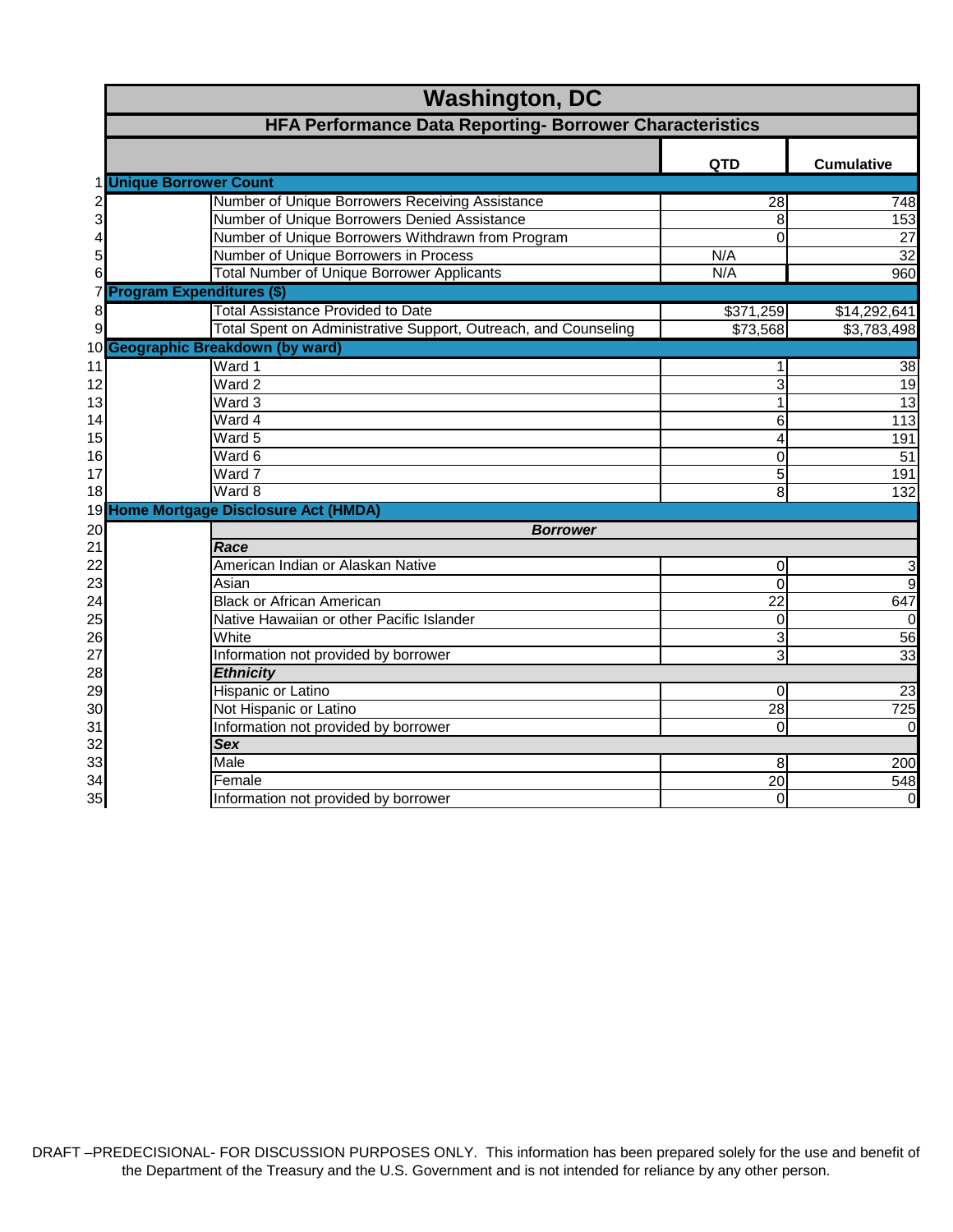| HFA Performance Data Reporting- Borrower Characteristics |            |                                                                      |  |
|----------------------------------------------------------|------------|----------------------------------------------------------------------|--|
|                                                          | <b>QTD</b> | <b>Cumulative</b>                                                    |  |
|                                                          |            |                                                                      |  |
| Race                                                     |            |                                                                      |  |
| American Indian or Alaskan Native                        |            | 0                                                                    |  |
| Asian                                                    | 0          |                                                                      |  |
| <b>Black or African American</b>                         |            | 37                                                                   |  |
| Native Hawaiian or other Pacific Islander                |            | 0                                                                    |  |
| White                                                    | 0          | 6                                                                    |  |
| Information not provided by borrower                     |            |                                                                      |  |
| <b>Ethnicity</b>                                         |            |                                                                      |  |
| Hispanic or Latino                                       |            | 0                                                                    |  |
| Not Hispanic or Latino                                   | 2          | 45                                                                   |  |
| Information not provided by borrower                     |            | $\overline{0}$                                                       |  |
| <b>Sex</b>                                               |            |                                                                      |  |
| Male                                                     |            | 21                                                                   |  |
| Female                                                   |            | 24                                                                   |  |
| Information not provided by borrower                     | 0          | $\overline{0}$                                                       |  |
|                                                          |            | <b>Washington, DC</b><br><b>Co-Borrower</b><br>0<br>0<br>0<br>0<br>0 |  |

-Since application marked as denied or withdrawn in previous quarters may be reconsidered due to a change in borrower circumstances, some unique borrower counts may not sum in a quarter-over-quarter fashion.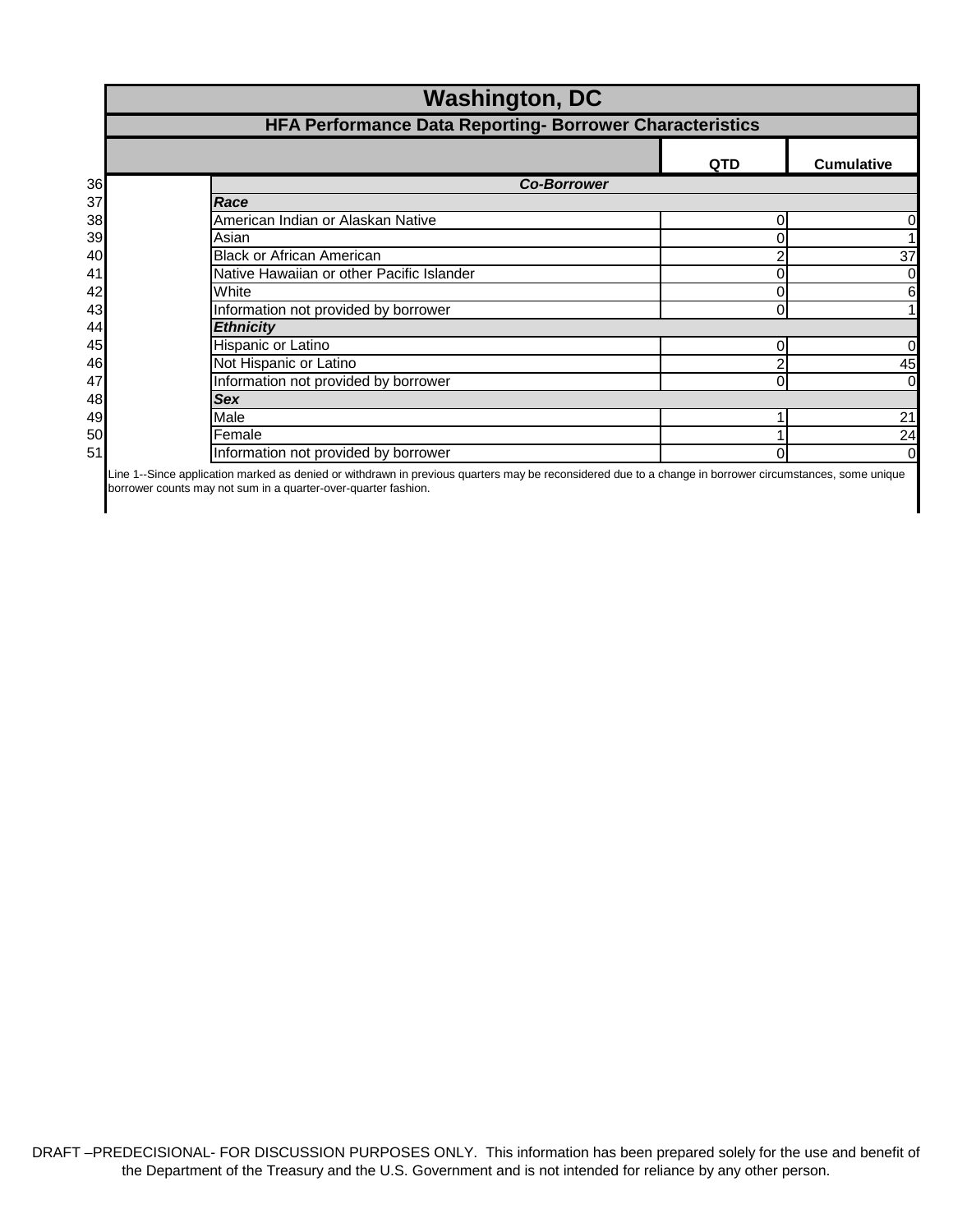|                | <b>Washington, DC</b>                                                                  |                |                         |
|----------------|----------------------------------------------------------------------------------------|----------------|-------------------------|
|                | <b>HFA Performance Data Reporting- Program Performance</b><br><b>HOMESAVER PROGRAM</b> |                |                         |
|                |                                                                                        | <b>QTD</b>     | <b>Cumulative</b>       |
|                | 1 Program Intake/Evaluation                                                            |                |                         |
| $\frac{2}{3}$  | Approved                                                                               |                |                         |
|                | Number of Borrowers Receiving Assistance                                               | 28             | 39                      |
| 4              | % of Total Number of Applications                                                      | N/A            | 46.00%                  |
| 5              | Denied                                                                                 |                |                         |
| 6              | Number of Borrowers Denied                                                             | 8              | 13                      |
| 7              | % of Total Number of Applications                                                      | N/A            | 16.00%                  |
| 8              | Withdrawn<br>Number of Borrowers Withdrawn                                             |                |                         |
| $\overline{9}$ |                                                                                        | 0              | $\mathbf 0$             |
| 10             | % of Total Number of Applications<br>In Process                                        | N/A            | 0.00%                   |
| 11             | Number of Borrowers In Process                                                         |                |                         |
| 12<br>13       | % of Total Number of Applications                                                      | N/A<br>N/A     | 32<br>38.00%            |
|                | <b>Total</b>                                                                           |                |                         |
| 14<br>15       | <b>Total Number of Borrowers Applied</b>                                               | N/A            |                         |
|                | Number of Borrowers Participating in Other HFA HHF Programs or Program                 | $\Omega$       | 84<br>$\overline{0}$    |
| 16             | Components                                                                             |                |                         |
|                | 17 Program Characteristics                                                             |                |                         |
|                | <b>18 General Characteristics</b>                                                      |                |                         |
|                | Median 1st Lien Housing Payment Before Assistance                                      | 1672           | 1658                    |
| 19             | Median 1st Lien Housing Payment After Assistance                                       | N/A            | N/A                     |
| 20             | Median Length of Time Borrower Receives Assistance                                     |                |                         |
| 21<br>22       | Median Assistance Amount                                                               | N/A<br>6558    | 6<br>8414               |
|                | 23 Assistance Characteristics                                                          |                |                         |
| 24             | <b>Assistance Provided to Date</b>                                                     | \$371,259      |                         |
|                | <b>25 Other Characteristics</b>                                                        |                | \$475,800               |
|                | Current                                                                                |                |                         |
| 26<br>27       | Number                                                                                 |                |                         |
| 28             | $\%$                                                                                   | 14<br>50.00%   | 18                      |
| 29             | Delinquent (30+)                                                                       |                | 46.00%                  |
| 30             | Number                                                                                 |                |                         |
| 31             | $\frac{8}{3}$                                                                          | 4.00%          | $\overline{c}$<br>5.00% |
| 32             | Delinquent (60+)                                                                       |                |                         |
| 33             | Number                                                                                 |                | 4                       |
| 34             | %                                                                                      | 7.00%          | 10.00%                  |
| 35             | Delinquent (90+)                                                                       |                |                         |
| 36             | Number                                                                                 | 11             | 15                      |
| 37             | $\frac{1}{6}$                                                                          | 39.00%         | 39.00%                  |
|                | 38 Borrower Income (\$)                                                                |                |                         |
| 39             | Above \$90,000                                                                         | 0.00%          | 0.00%                   |
| 40             | \$70,000-\$89,000                                                                      | 3.57%          | 7.69%                   |
| 41             | \$50,000-\$69,000                                                                      | 0.00%          | 2.56%                   |
| 42             | Below \$50,000                                                                         | 96.43%         | 89.75%                  |
|                | 43 Hardship                                                                            |                |                         |
| 44             | <b>Unemployment</b>                                                                    | 20             | 26                      |
| 45             | Underemployment                                                                        | $\overline{7}$ | 11                      |
| 46             | <b>Divorce</b>                                                                         | 0              | 0                       |
| 47             | <b>Medical Condition</b>                                                               | 1              | $\overline{c}$          |
| 48             | Death                                                                                  | 0              | 0                       |
| 49             | Other                                                                                  | $\mathbf 0$    | 0                       |
|                |                                                                                        |                |                         |

DRAFT –PREDECISIONAL- FOR DISCUSSION PURPOSES ONLY. This information has been prepared solely for the use and benefit of the Department of the Treasury and the U.S. Government and is not intended for reliance by any other person.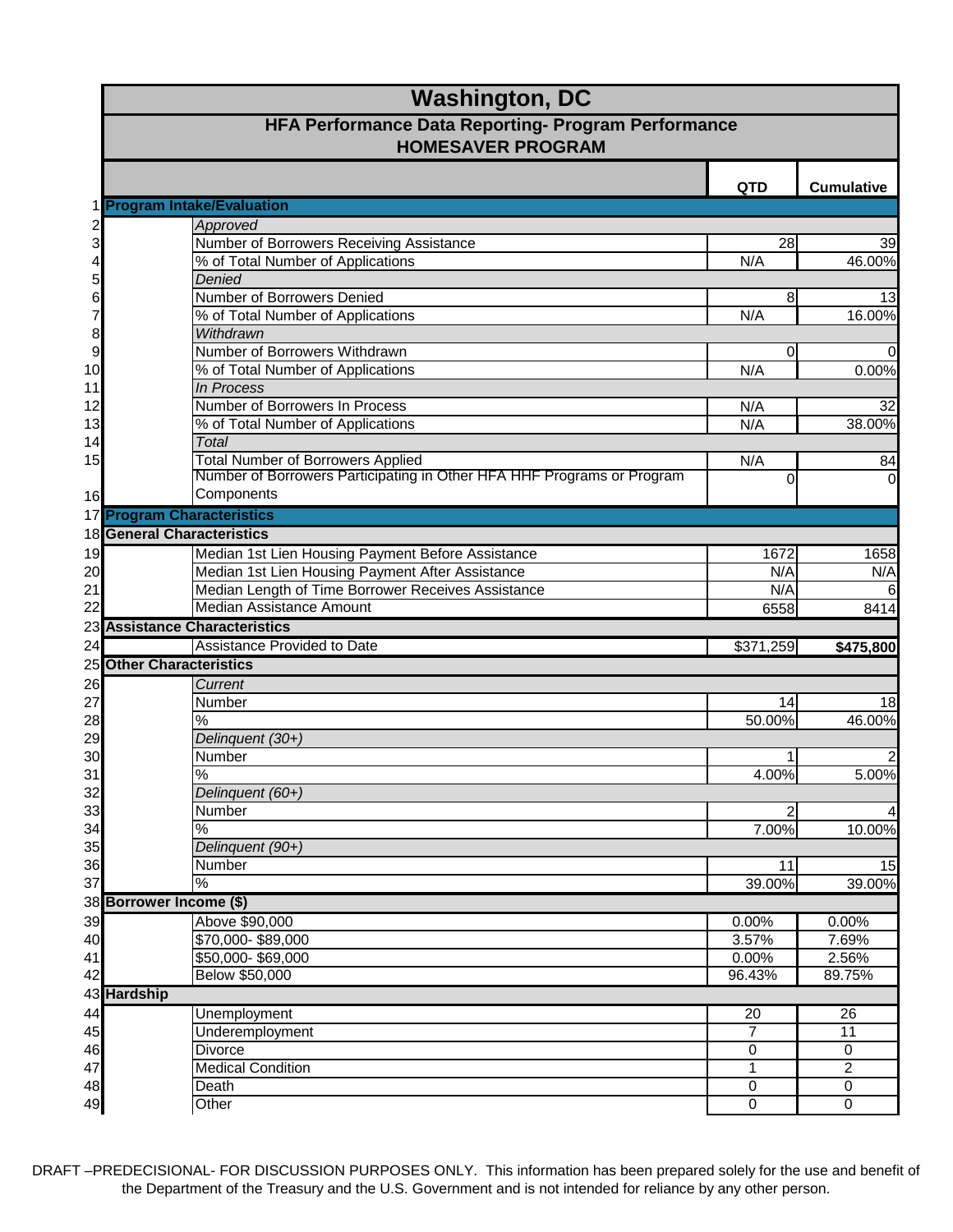|    | <b>Washington, DC</b>                                                                                    |            |                   |
|----|----------------------------------------------------------------------------------------------------------|------------|-------------------|
|    | HFA Performance Data Reporting- Program Performance<br><b>HOMESAVER PROGRAM</b>                          |            |                   |
|    |                                                                                                          | <b>QTD</b> | <b>Cumulative</b> |
|    | 50 Program Outcomes                                                                                      |            |                   |
| 51 | Borrowers No Longer in the HHF Program (Program Completion/Transition or<br><b>Alternative Outcomes)</b> | 2          | $\overline{3}$    |
| 52 | <b>Alternative Outcomes</b>                                                                              |            |                   |
| 53 | <b>Foreclosure Sale</b>                                                                                  |            |                   |
| 54 | Number                                                                                                   | $\Omega$   | $\Omega$          |
| 55 | %                                                                                                        | 0.00%      | 0.00%             |
| 56 | Cancelled                                                                                                |            |                   |
| 57 | Number                                                                                                   | $\Omega$   | $\Omega$          |
| 58 | %                                                                                                        | 0.00%      | 0.00%             |
| 59 | Deed in Lieu                                                                                             |            |                   |
| 60 | Number                                                                                                   | $\Omega$   | $\overline{0}$    |
| 61 | $\%$                                                                                                     | 0.00%      | 0.00%             |
| 62 | <b>Short Sale</b>                                                                                        |            |                   |
| 63 | Number                                                                                                   | $\Omega$   | $\Omega$          |
| 64 | $\frac{0}{0}$                                                                                            | 0.00%      | 0.00%             |
|    | 65 Program Completion/ Transition                                                                        |            |                   |
| 66 | <b>Loan Modification Program</b>                                                                         |            |                   |
| 67 | Number                                                                                                   | N/A        | N/A               |
| 68 | $\%$                                                                                                     | N/A        | N/A               |
| 69 | Re-employed/ Regain Appropriate Employment Level                                                         |            |                   |
| 70 | Number                                                                                                   | 0          | $\overline{0}$    |
| 71 | $\%$                                                                                                     | 0.00%      | 0.00%             |
| 72 | Reinstatement/Current/Payoff                                                                             |            |                   |
| 73 | Number                                                                                                   | 2          | 2                 |
| 74 | %                                                                                                        | 100.00%    | 66.67%            |
| 75 | Other - Borrower Still Owns Home                                                                         |            |                   |
| 76 | Number                                                                                                   | $\Omega$   | $\mathbf{1}$      |
| 77 | %                                                                                                        | 0.00%      | 33.33%            |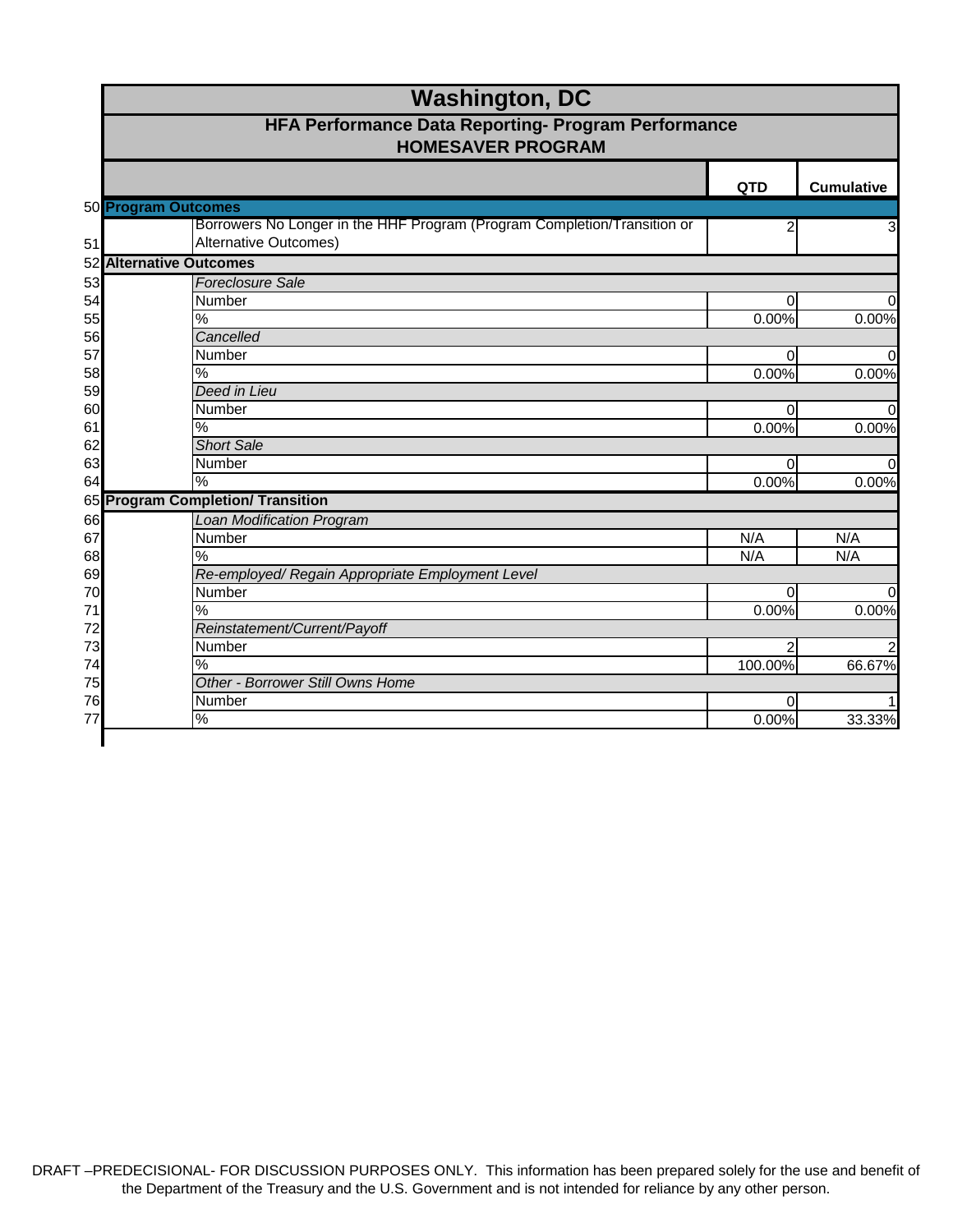| <b>Washington, DC</b><br>HFA Performance Data Reporting- Program Performance<br><b>HOMESAVER PROGRAM</b> |     |              |
|----------------------------------------------------------------------------------------------------------|-----|--------------|
|                                                                                                          |     |              |
| <b>Program Intake/Evaluation</b>                                                                         |     |              |
| Approved                                                                                                 |     |              |
| Number of Borrowers Receiving Assistance                                                                 | N/A | 709          |
| % of Total Number of Applications                                                                        | N/A | 80.94%       |
| Denied                                                                                                   |     |              |
| Number of Borrowers Denied                                                                               | N/A | 138          |
| % of Total Number of Applications                                                                        | N/A | 15.75%       |
| Withdrawn                                                                                                |     |              |
| Number of Borrowers Withdrawn                                                                            | N/A | 27           |
| % of Total Number of Applications                                                                        | N/A | 3.08%        |
| <b>In Process</b>                                                                                        |     |              |
| Number of Borrowers In Process                                                                           | N/A | N/A          |
| % of Total Number of Applications                                                                        | N/A | N/A          |
| Total                                                                                                    |     |              |
| <b>Total Number of Borrowers Applied</b>                                                                 | N/A | 876          |
| Number of Borrowers Participating in Other HFA HHF Programs or Program                                   |     | $\Omega$     |
| Components                                                                                               | N/A |              |
| <b>Program Characteristics</b>                                                                           |     |              |
| <b>General Characteristics</b>                                                                           |     |              |
| Median 1st Lien Housing Payment Before Assistance                                                        | N/A | 1331         |
| Median 1st Lien Housing Payment After Assistance                                                         | N/A |              |
| Median Length of Time Borrower Receives Assistance                                                       | N/A | 12           |
| <b>Median Assistance Amount</b>                                                                          | N/A | 18902        |
| <b>Assistance Characteristics</b>                                                                        |     |              |
| Assistance Provided to Date                                                                              | N/A | \$13,816,841 |
| <b>Other Characteristics</b>                                                                             |     |              |
| Current                                                                                                  |     |              |
| Number                                                                                                   | N/A | 315          |
| %                                                                                                        | N/A | 44.43%       |
| Delinquent (30+)                                                                                         |     |              |
| Number                                                                                                   | N/A | 81           |
| $\frac{1}{2}$                                                                                            | N/A | 11.42%       |
| Delinquent (60+)                                                                                         |     |              |
| Number                                                                                                   | N/A | 82           |
| $\frac{1}{2}$                                                                                            | N/A | 11.57%       |
| Delinquent (90+)                                                                                         |     |              |
| Number                                                                                                   | N/A | 231          |
| $\frac{0}{6}$                                                                                            | N/A | 32.58%       |